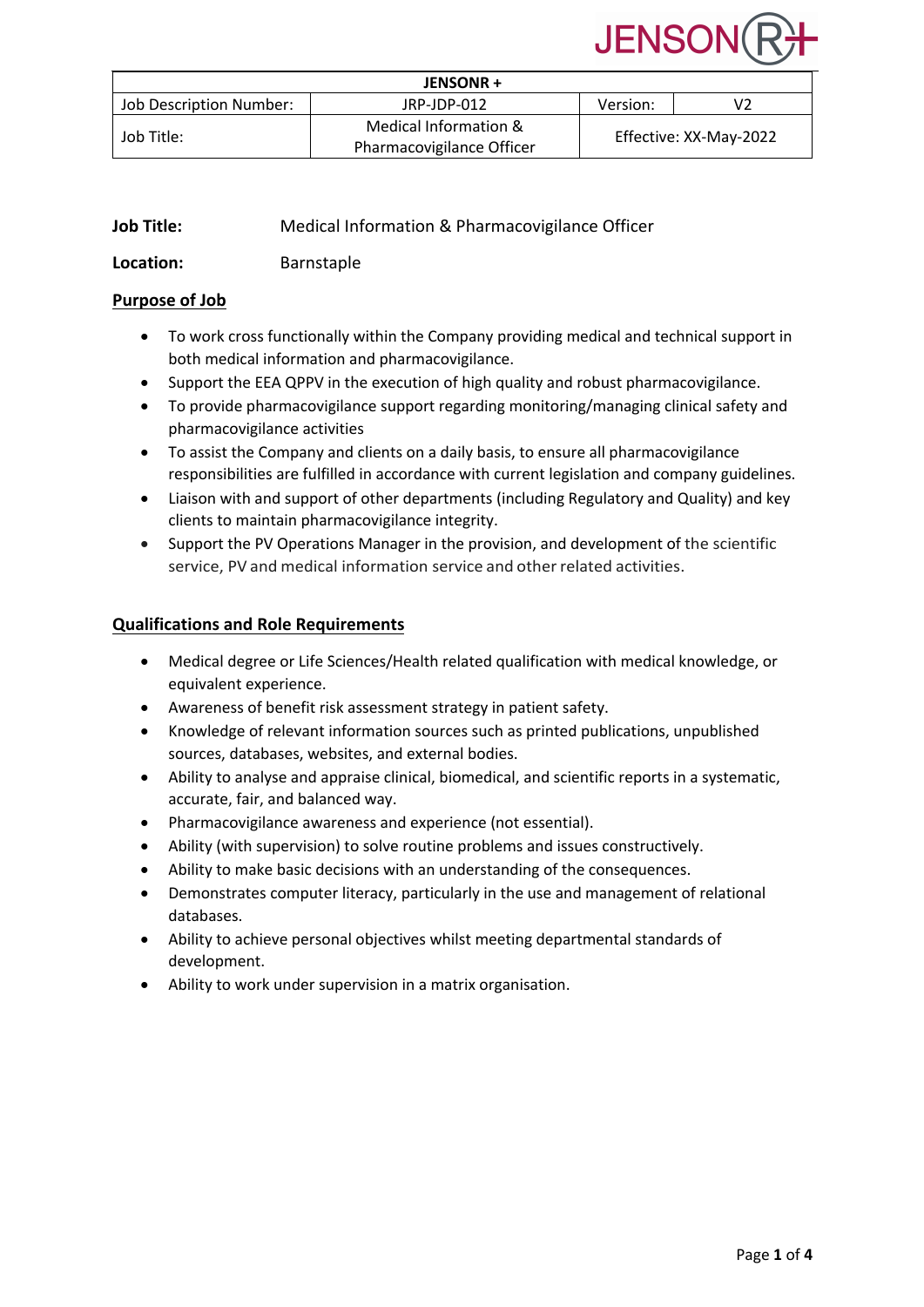

| JENSONR +               |                                                    |                        |    |
|-------------------------|----------------------------------------------------|------------------------|----|
| Job Description Number: | JRP-JDP-012                                        | Version:               | V2 |
| Job Title:              | Medical Information &<br>Pharmacovigilance Officer | Effective: XX-May-2022 |    |

#### Personal attributes

- Ability to communicate effectively with a wide range of clients, adapting to an appropriate level of need.
- Ability to prioritise, plan and organise workload according to customer and business needs, and work within agreed timelines.
- Ability to solve routine problems and to manage issues constructively.
- Ability to act autonomously where appropriate, take initiatives and make decisions with a clear understanding of the consequences and potential next steps.
- Ability to communicate verbally and in written format, concise and meaningful information to support actions, decisions, and proposals.
- Demonstrate computer literacy, particularly in the use and management of relational databases.
- Meticulous and pragmatic attention to detail.
- Awareness of the ABPI code of practice Awareness of PIPA guidelines
- Awareness and understanding of legislation concerning pharmacovigilance codes of practice in relation to the role

#### **Relevant Regulation and related issues**

- Directive 2001/83/EC
- Regulation (EC) No 726/2004
- Regulation (EC) No 520/2012
- Commission Implementing Regulation on the Performance of Pharmacovigilance Activities Provided for in Regulation (EC) No 726/2004 and Directive 2001/83/EC
- Guideline on good pharmacovigilance practices modules
- Human Medicines Regulations 2012 and Statutory Instruments.
- Medical Device Regulations 2002 and Statutory Instruments.
- Post-Brexit MHRA Guidance for Medicines and Medical Devices.

#### **Relationships**

| Responsibility to:      | <b>PV Operations Manager</b>                                  |
|-------------------------|---------------------------------------------------------------|
| Direct relationships:   | Other pharmacovigilance and regulatory staff                  |
|                         | Other technical staff                                         |
|                         | Jenson UK Director                                            |
|                         | <b>Chief Executive Officer</b>                                |
|                         | <b>External customers</b>                                     |
|                         | <b>Regulatory Authorities</b>                                 |
|                         | External consultants and contractors                          |
| Indirect relationships: | External development partners and staff of external customers |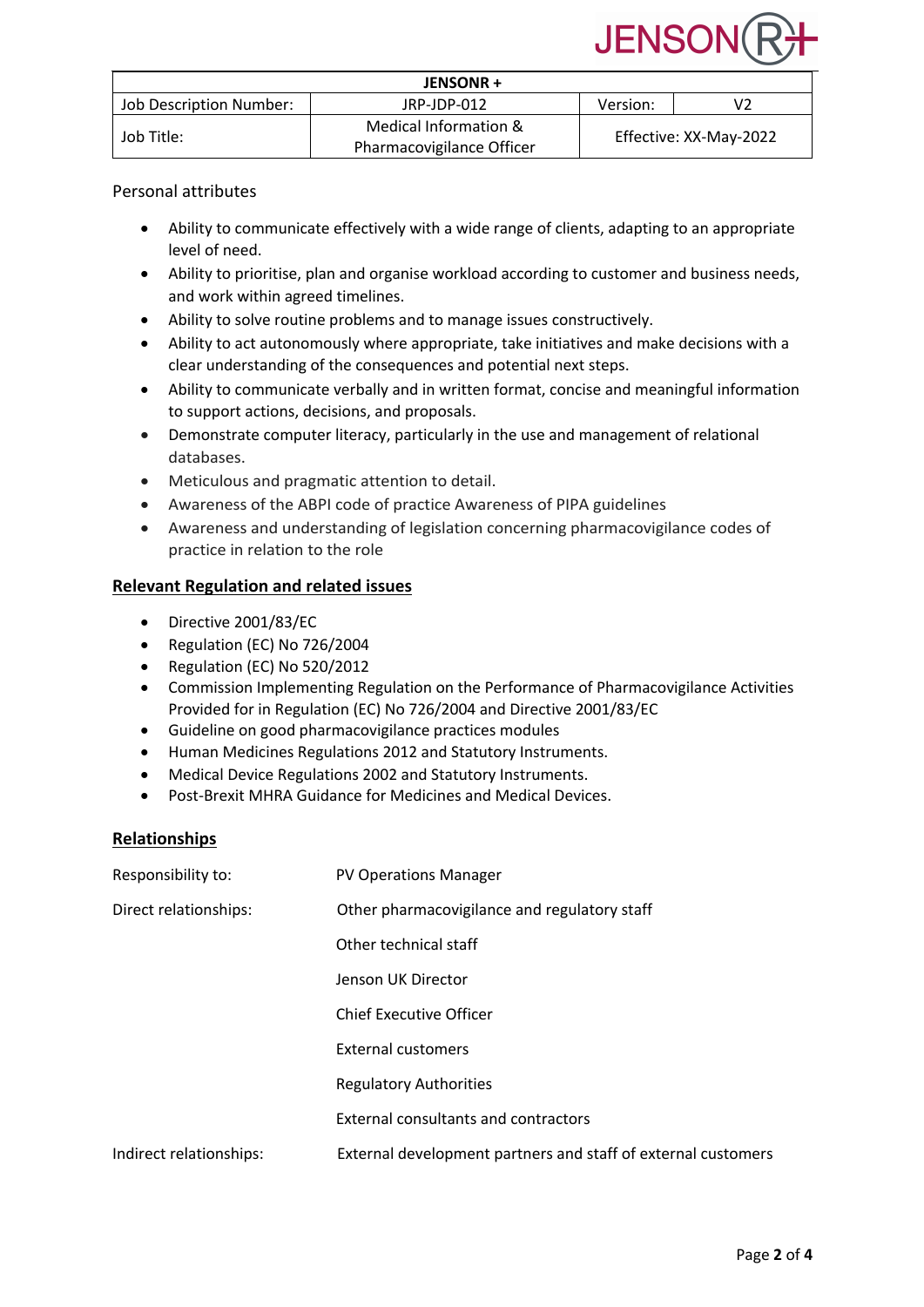

| JENSONR +               |                                                    |                        |    |
|-------------------------|----------------------------------------------------|------------------------|----|
| Job Description Number: | JRP-JDP-012                                        | Version:               | V2 |
| Job Title:              | Medical Information &<br>Pharmacovigilance Officer | Effective: XX-May-2022 |    |

## **Limits of Role**

The post holder is not expected to authorise expenditure. If required, this will in agreement with either the Pharmacovigilance Manager or Jenson UK Director.

# **Main Duties and Responsibilities**

#### *Pharmacovigilance*

- Work within the PV team to ensure collaboration, compliance and completion of pharmacovigilance activities in a timely manner.
- Identify and assess ICSRs for processing, determining appropriate prioritisation criteria, in-put into the Drug Safety database and tracking systems and construct a case narrative ensuring compliance with Pharmacovigilance requirements and reporting timelines.
- Assess, record and process solicited data ensuring compliance with Pharmacovigilance requirements and reporting timelines.
- Determine and perform suitable follow up to complete solicited or spontaneous ICSRs according to company guidelines and reporting requirements.
- Conduct expedite reporting in accordance with worldwide regulatory agencies and Competent Authority requirements and company guidelines ensuring data is processed swiftly and appropriately within required timelines.
- Contribute to the review of cumulative safety data for signal management.
- Retrieve, assess, review and log literature search outputs.
- Liaise with key partners to draft and co-ordinate safety data exchange agreements to ensure both parties reach a timely and compliant agreement as required.
- Liaise with key partners, and other stakeholders/third parties regarding safety data collection and data reconciliation.
- Contribute to all activities prior to, during, and resulting from external inspections and internal/external audits including close-out activities.
- Contribute to and support resolution in any required corrective and preventative actions relating to Drug Safety.
- Contribute to the preparation and review and update of standard operating systems and guidance documents relating to pharmacovigilance operations and clinical safety.
- Involvement with all day-to-day Drug Safety activities as required, including quality review.
- Contribute to the preparation and conduct of audit, both internally for the Company and externally for and of clients.
- Ensure all communication received by PV from regulatory agencies (e.g., MHRA) are forwarded to senior team members so that they may be answered in a complete and timely manner and contribute to responses to communications as required.